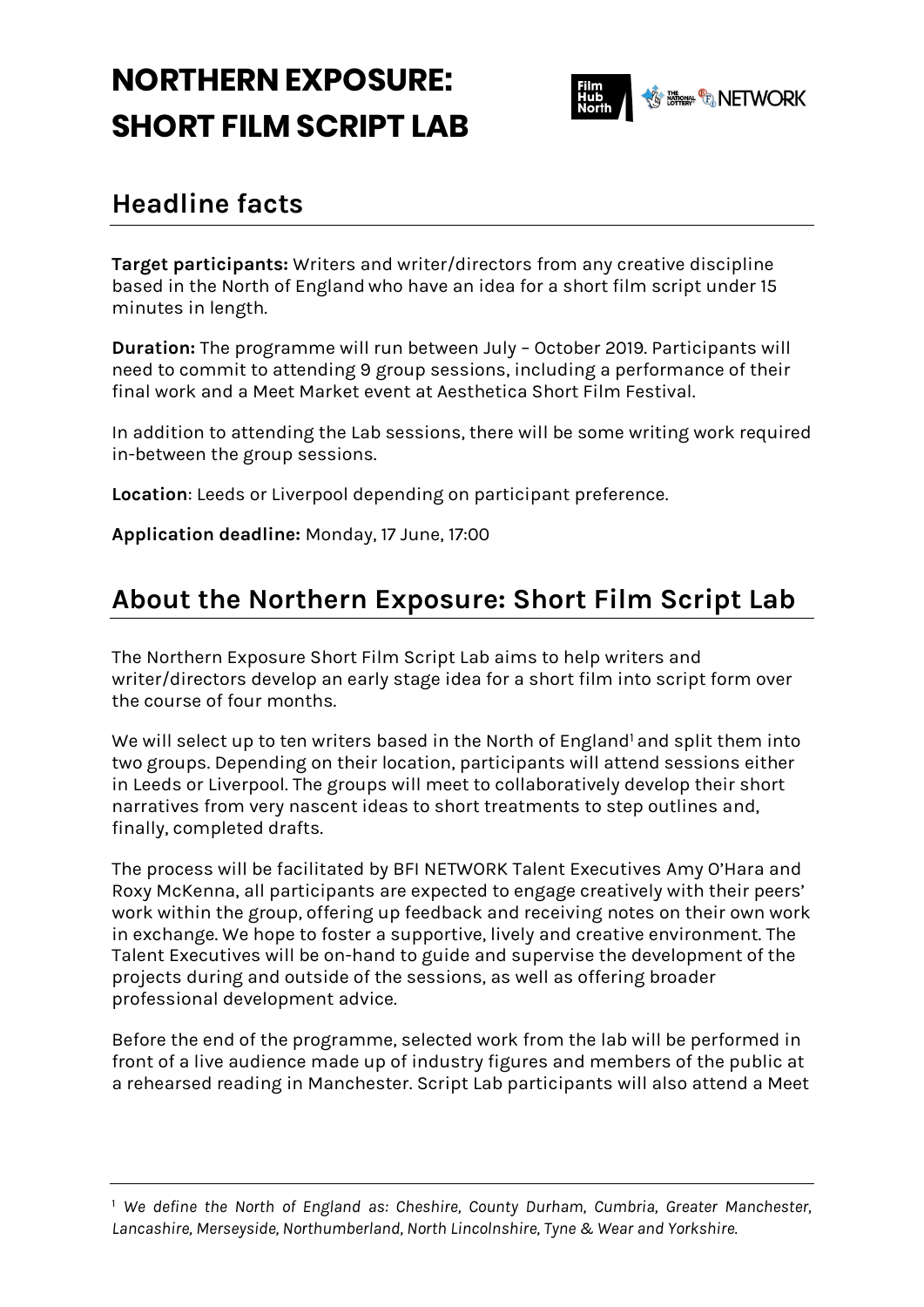Market event at Aesthetica Short Film Festival where they will meet producers and festival delegates in a series of 1-2-1 networking sessions to showcase their final script and discuss developing their project further.

The Northern Exposure: Short Film Script Lab is supported by National Lottery funds distributed by BFI NETWORK and Film Hub North. Northern Exposure: Short Film Script Lab is supported by funds from BFI NETWORK and Film Hub North.

### **Who can apply?**

We are looking for writers from any creative discipline based in the North of England who have an idea for a short film script under 15 minutes in length.

We welcome applications from individuals as well as co-writing teams. You do not need to be working with a producer or director in order to apply.

We are unable to consider projects based on novels, short stories or other literary works.

Please note this programme is for early short film script ideas that are ripe for development and are not already in script form. If you have a more developed idea with an existing script, we would suggest you consider our [Short Film Funding.](https://network.bfi.org.uk/funding-available)

The Northern Exposure: Short Film Script Lab is free to attend. In certain circumstances, we may be able to contribute to travel costs to support participants to attend the group sessions.

# **How to apply?**

Please submit the required materials in a single .pdf to [bfinetwork@filmhubnorth.org.uk](mailto:bfinetwork@filmhubnorth.org.uk) with the subject line 'SHORT FILM SCRIPT LAB APPLICATION.'

Please also specify in the subject line whether your preferred lab location is Leeds or Liverpool

#### **Required materials:**

- Name, address, email contact details
- A synopsis of your short film idea (no more than half a page of A4)
- A short note outlining why you are keen to develop this idea into a short film script
- A short biography setting out your experience to date (no more than half a page of A4)
- A sample of your writing and/or a link to your audio-visual work